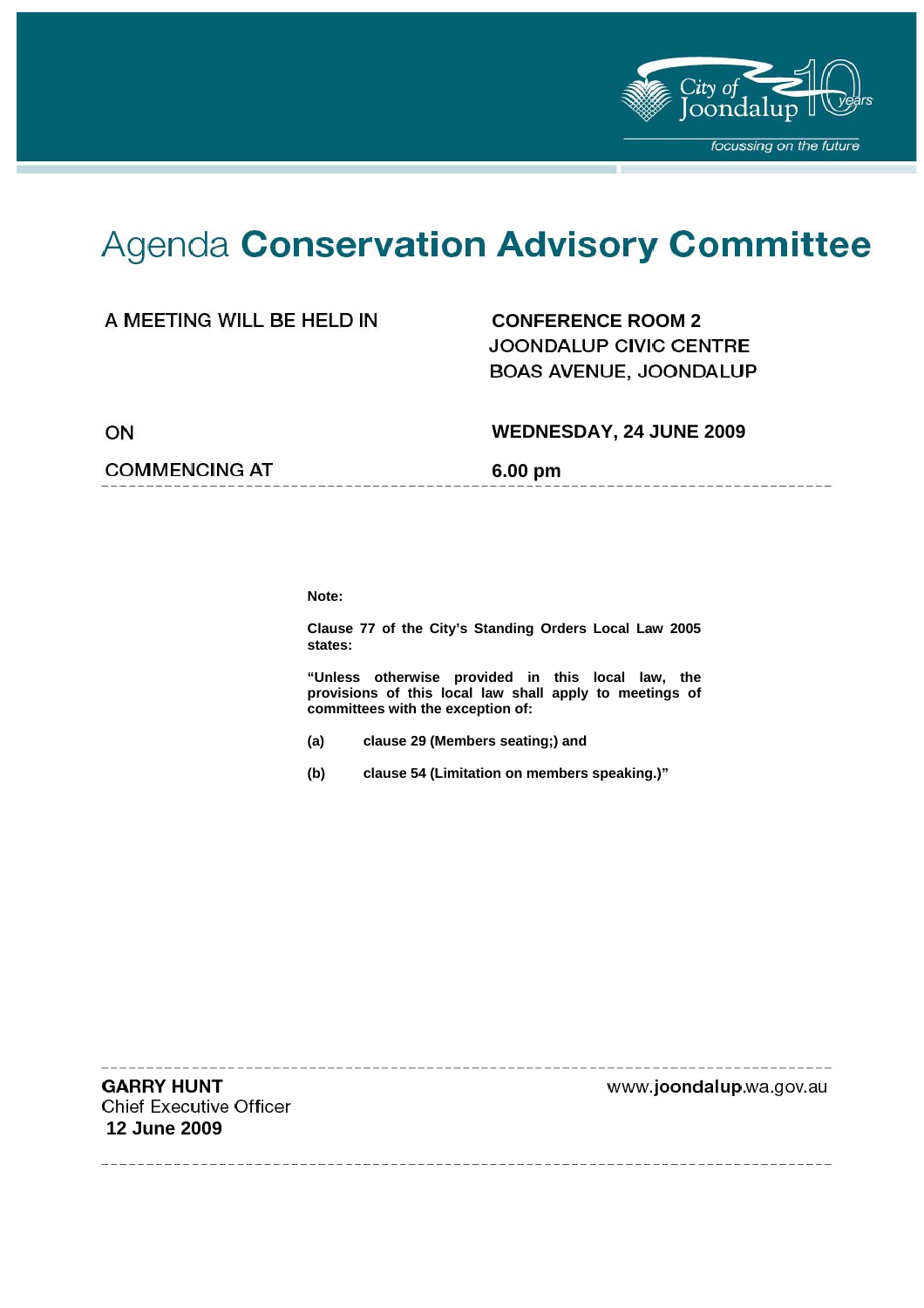## **TABLE OF CONTENTS**

| <b>Item No</b> | Title                                                                          | Page No |
|----------------|--------------------------------------------------------------------------------|---------|
|                | <b>Declaration of Opening</b>                                                  | 4       |
|                | Apologies/Leave of absence                                                     | 4       |
|                | <b>Confirmation of Minutes</b>                                                 | 4       |
|                | Announcements by the Presiding Person without discussion                       | 4       |
|                | Declarations of Interest                                                       | 4       |
|                | Identification of matters for which the meeting may sit behind<br>closed doors | 4       |
|                | Petitions and deputations                                                      | 4       |
|                | Reports                                                                        |         |
| Item 1         | Resignation from the Conservation Advisory Committee -<br>[12168]              | 5       |
|                | Motions for which previous notice has been given                               | 8       |
|                | Requests for Reports for Future Consideration                                  | 8       |
|                | Closure                                                                        | 8       |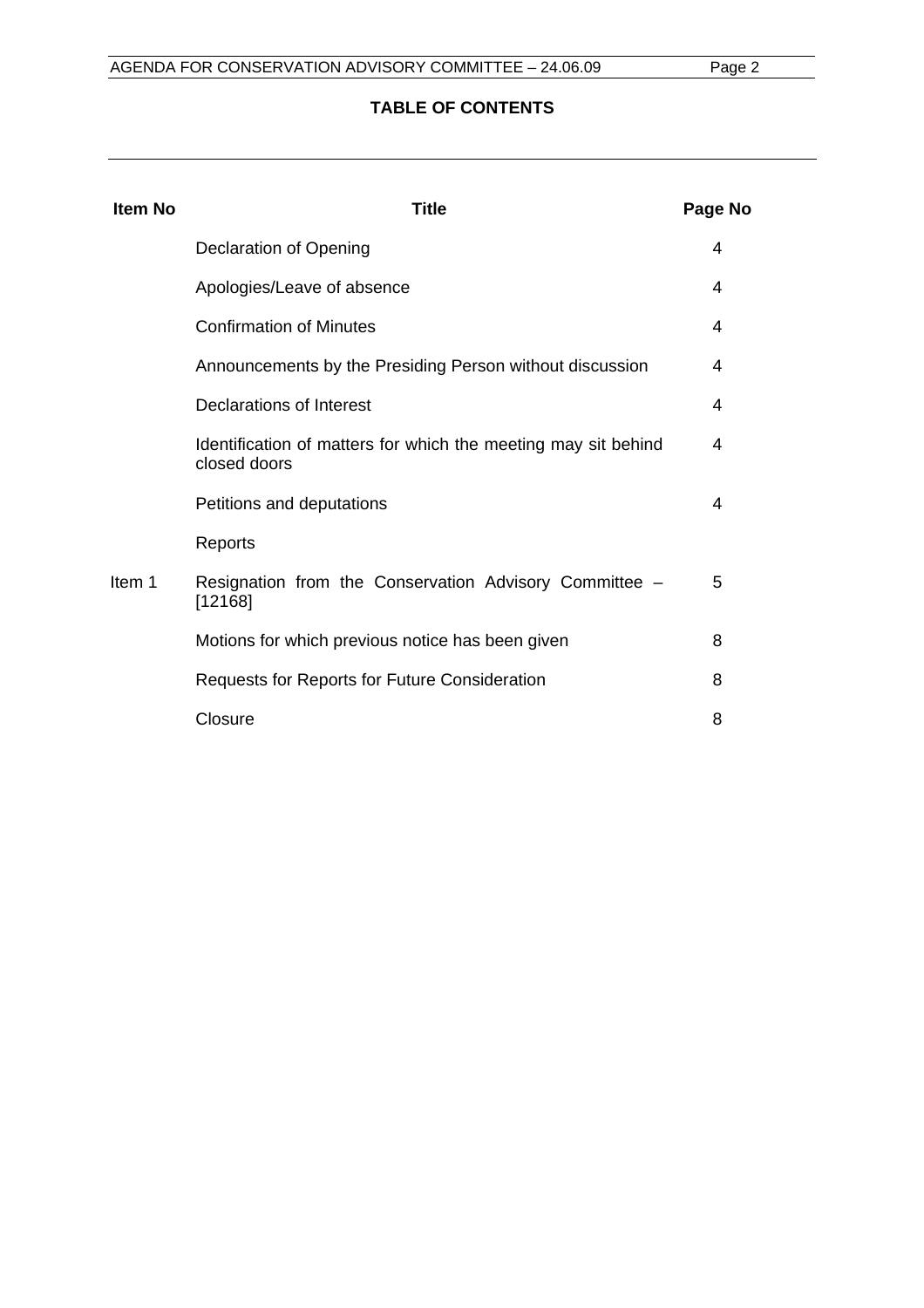# **CITY OF JOONDALUP**

Notice is hereby given that a meeting of the **CONSERVATION ADVISORY COMMITTEE** will be held in Conference Room 2, Joondalup Civic Centre, Boas Avenue, Joondalup on **WEDNESDAY, 24 JUNE 2009** commencing at **6.00 pm.** 

GARRY HUNT Chief Executive Officer  $\Box$  Joondalup Joondalup 12 June 2009 Western Australia

# **AGENDA**

#### **Committee Members (14)**

Cr Mike Norman **Presiding Person** Cr Fiona Diaz Cr Marie Macdonald

Cr Sue Hart **Deputy Presiding Person** 

Mr John Chester **Community Representative** Mrs Marilyn Zakrevsky Community Representative Ms Suzi Greenway **Community Representative** Mr Barry Fitzsimmons **Community Representative** Ms Phyllis Robertson **Community Representative** Dr Marjorie Apthorpe Community Representative Mr Tim Argus **Community Representative** Mr Steve Magyar **Community Representative** Ms Dorothy Lullfitz **Community Representative** Vacant Vacant Community Representative

#### **Quorum for meetings (7)**

The quorum for a meeting is to be at least 50% of the number of offices (whether vacant or not) of members of the committee.

#### **Simple majority:**

A simple majority is to be more than 50% of those members present at the meeting.

#### **Absolute majority: (8)**

An absolute majority is to be more than 50% of the number of offices (whether vacant or not) of the committee.

#### **Casting vote:**

In the event that the vote on a motion is tied, the presiding person must cast a second vote.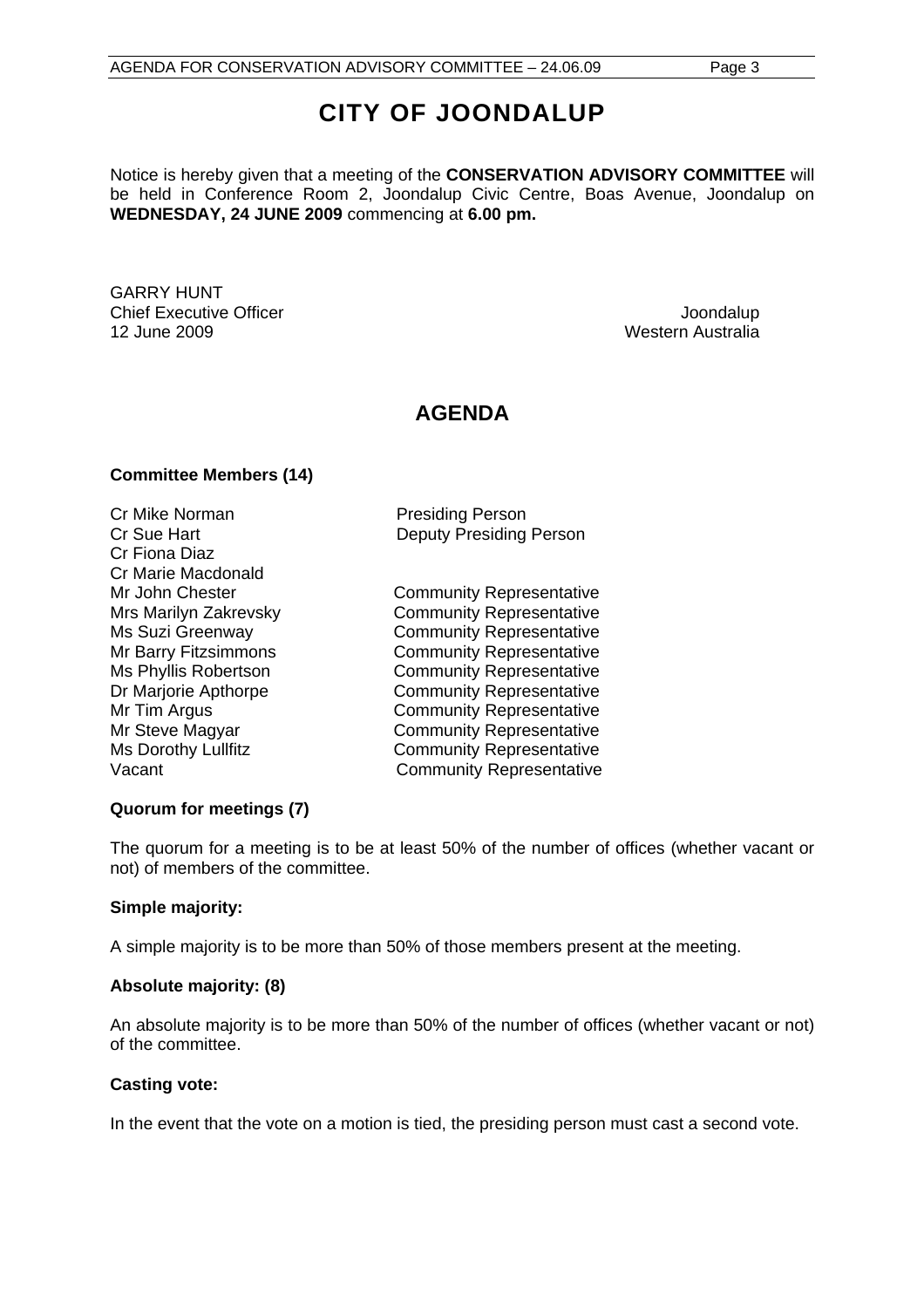#### **Terms of Reference**

- ¾ To make recommendations to Council for the conservation of the City of Joondalup's natural biodiversity.
- $\geq$  To provide strategic input and when requested advice on issues relating to the conservation and management of the City's natural biodiversity.
- $\triangleright$  To promote partnerships between Council and the community to protect the City of Joondalup's natural biodiversity as contained within its various natural areas (bushland, wetlands and coastal environment).

#### **DECLARATION OF OPENING**

#### **APOLOGIES/LEAVE OF ABSENCE**

**Leave of Absence previously approved:** 

**Cr Michael Norman 9 – 24 June 2009 and 25 June 2009 – 12 July 2009 inclusive** 

#### **CONFIRMATION OF MINUTES**

MINUTES OF THE CONSERVATION ADVISORY COMMITTEE HELD 29 APRIL 2009

#### **RECOMMENDATION**

**That the minutes of the meeting of the Conservation Advisory Committee held on 29 April 2009 be confirmed as a true and correct record.** 

**ANNOUNCEMENTS BY THE PRESIDING PERSON WITHOUT DISCUSSION** 

**DECLARATIONS OF INTEREST** 

**IDENTIFICATION OF MATTERS FOR WHICH THE MEETING MAY SIT BEHIND CLOSED DOORS** 

**PETITIONS AND DEPUTATIONS** 

**REPORTS**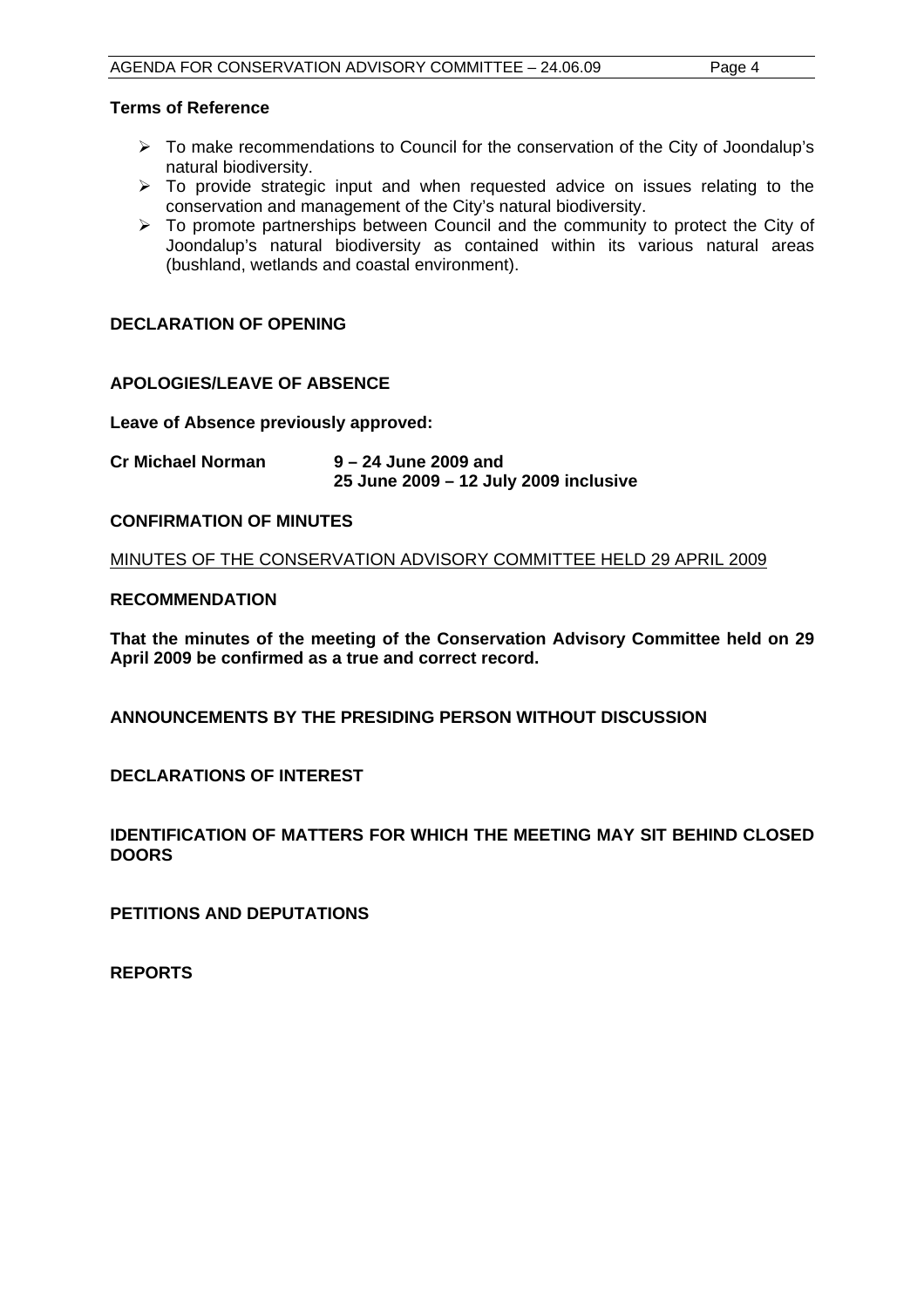# **ITEM 1 RESIGNATION FROM THE CONSERVATION ADVISORY COMMITTEE – [12168]**

**WARD:** All

| <b>RESPONSIBLE</b> | Mr Martyn Glover               |
|--------------------|--------------------------------|
| <b>DIRECTOR:</b>   | <b>Infrastructure Services</b> |

#### **PURPOSE**

To advise Council of the recent resignation of a member of the Conservation Advisory Committee (CAC).

#### **EXECUTIVE SUMMARY**

Council at its meeting held on 24 May 2006 appointed Elected Members and community representatives with local knowledge and expertise with respect to conservation and biodiversity to serve on the CAC.

A resignation has recently been received from Mr Gary Tate. This report recommends that the resignation be accepted with a vote of thanks for his commitment and contribution to the work of the Committee.

#### **BACKGROUND**

With the resignation of Mr Gary Tate, the Committee membership will now contain one vacant community representative. The current membership of CAC is as follows:

#### **Committee Members (14):**

| <b>Presiding Person</b>         |
|---------------------------------|
| <b>Deputy Presiding Person</b>  |
|                                 |
|                                 |
| <b>Community Representative</b> |
| <b>Community Representative</b> |
| <b>Community Representative</b> |
| <b>Community Representative</b> |
| <b>Community Representative</b> |
| <b>Community Representative</b> |
| <b>Community Representative</b> |
| <b>Community Representative</b> |
| <b>Community Representative</b> |
| <b>Community Representative</b> |
|                                 |

Quorum: 7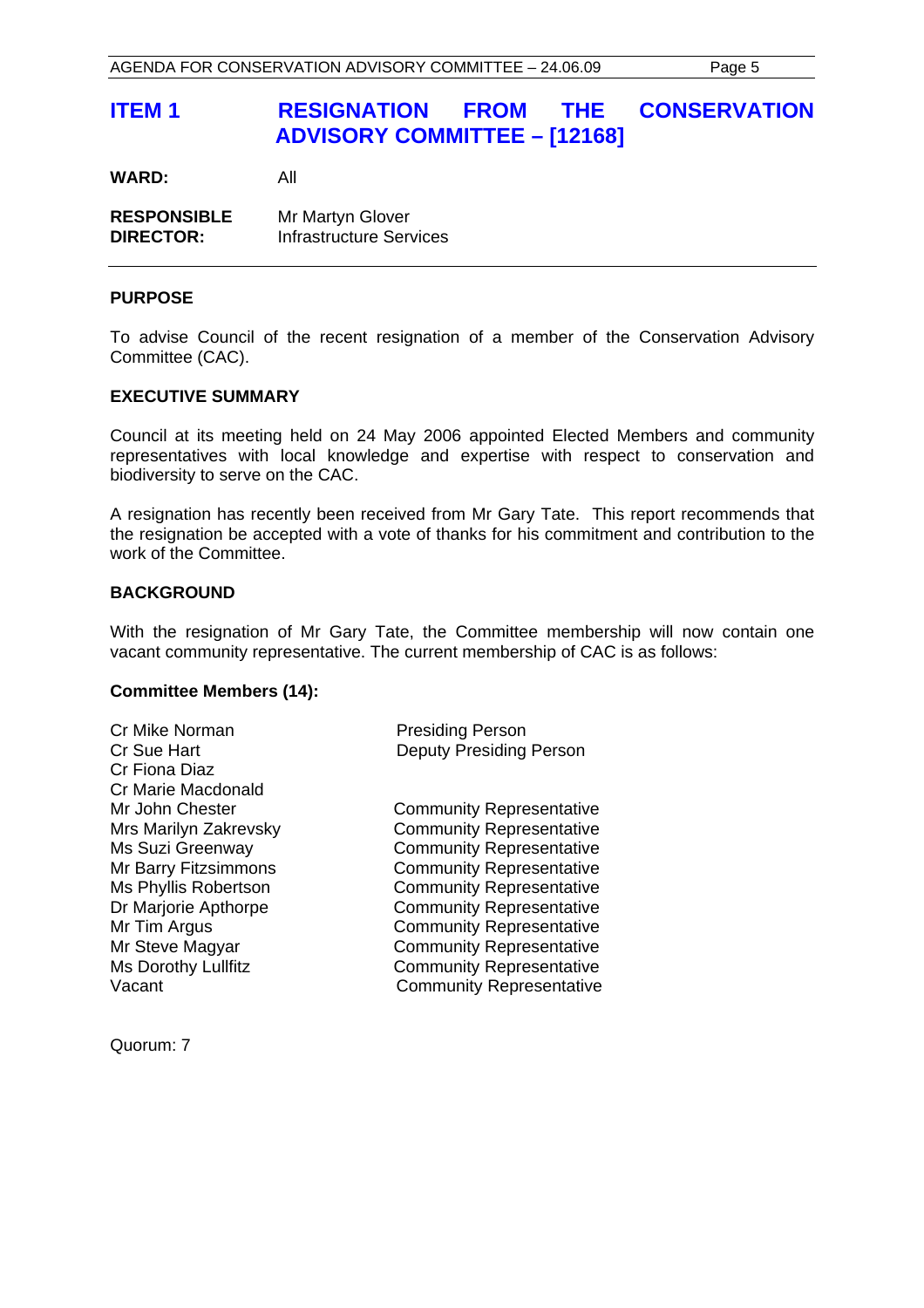#### **DETAILS**

#### **Issues and options considered:**

The CAC has the following options for addressing the resignation and the vacant position. These are:

- 1 Recommend that Council advertise the vacancy to the broad community for 30 days.
- 2 Recommend to Council individuals who can be approached to become members.
- 3 Recommend to Council that the position not be replaced that the membership of the Committee be considered following the local government elections in October.

#### **Link to Strategic Plan:**

Not applicable.

#### **Legislation – Statutory Provisions:**

The Local Government Act 1995 includes provisions in relation to the membership of committees and quorums.

Tenure of committee membership

- 5.11 (1) Where a person is appointed as a member of a committee under section 5.10(4) or (5), the person's membership of the committee continues until:
	- (a) the person no longer holds the office by virtue of which the person became a member, or is no longer the CEO, or the CEO's representative, as the case may be;
	- (b) the person resigns from membership of the committee;
	- (c) the committee is disbanded; or
	- (d) the next ordinary elections day,

whichever happens first.

- (2) Where a person is appointed as a member of a committee other than under section 5.10(4) or (5), the person's membership of the committee continues until:
	- (a) the term of the person's appointment as a committee member expires;
	- (b) the local government removes the person from the office of committee member or the office of committee member otherwise becomes vacant;
	- (c) the committee is disbanded; or
	- (d) the next ordinary elections day,

whichever happens first.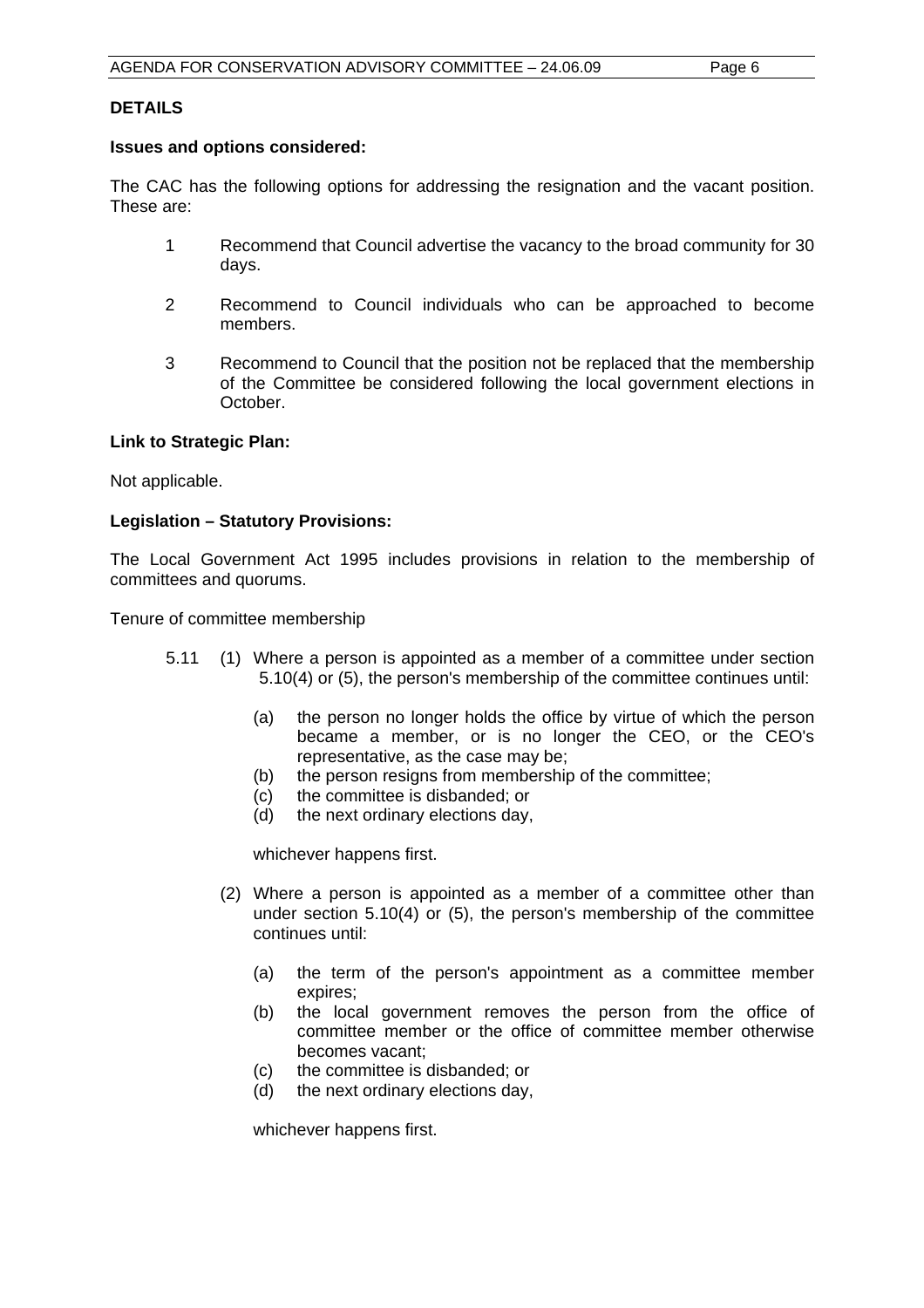#### **Risk Management Considerations:**

Not applicable.

#### **Financial/Budget Implications:**

Not applicable.

#### **Policy Implications:**

Not applicable.

#### **Regional Significance:**

Not applicable.

#### **Sustainability Implications:**

Not applicable.

#### **Consultation:**

Nil.

#### **COMMENT**

All committee memberships cease on the ordinary elections day in October 2009. As there is only one CAC meeting scheduled prior to that date, on 26 August 2009, it is recommended that the resignation be noted and that this position remain vacant at this time.

#### **ATTACHMENTS**

Nil.

#### **VOTING REQUIREMENTS**

Simple Majority

#### **RECOMMENDATION**

#### **That the Conservation Advisory Committee:**

- **1 NOTES the resignation of Mr Gary Tate and thanks him for his contribution to the Committee;**
- **2 RECOMMENDS that Council DOES NOT appoint a replacement community representative at this time.**